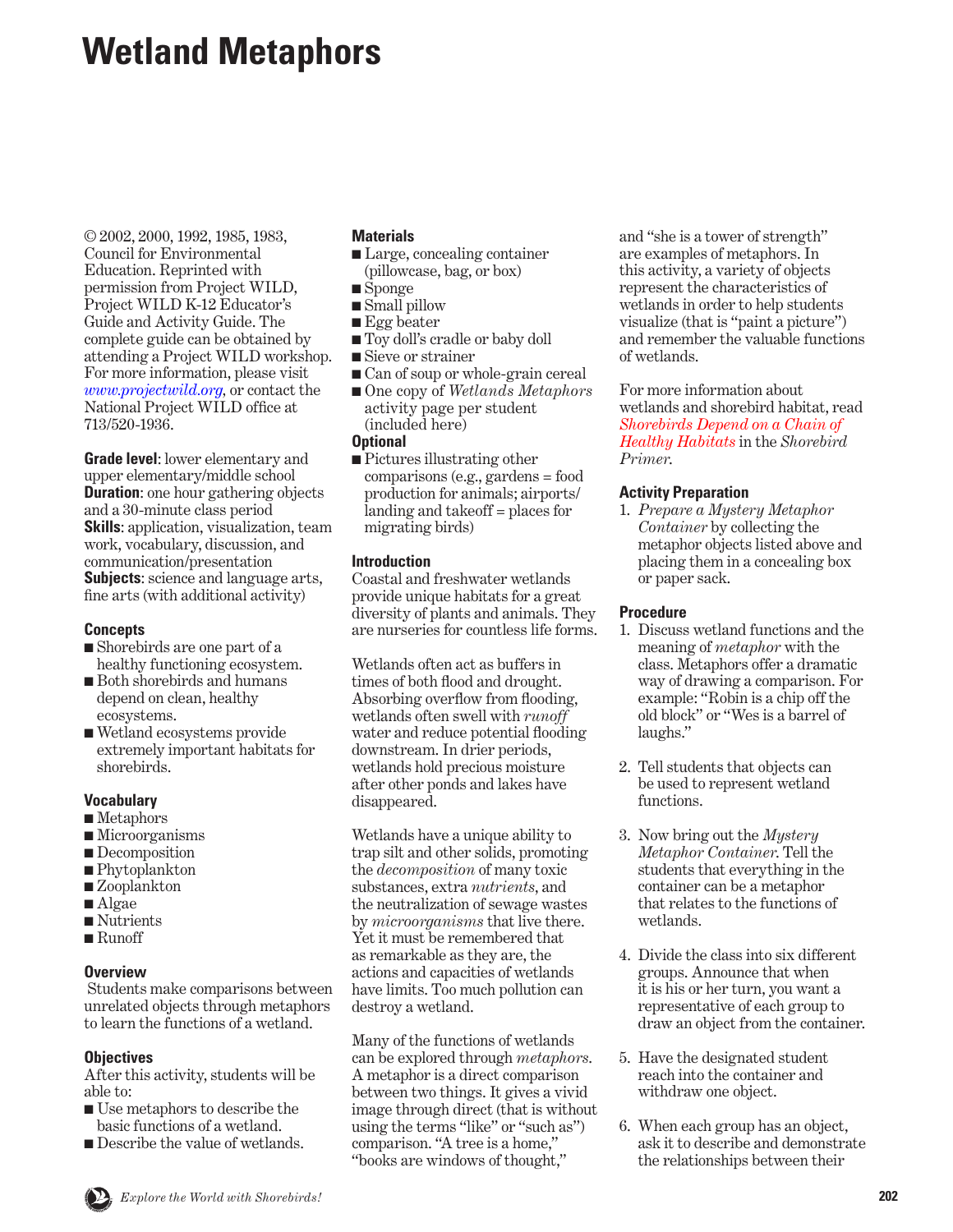# **Wetland Mystery Metaphors Chart**

| μ |  |
|---|--|
|   |  |

*Metaphorical Wetland Function: Wetlands...* 

| Sponge                                    | absorb excess water which helps to prevent flooding; and absorb excess, harmful<br>nutrients from fertilizers and other sources that may cause contamination downstream<br>(related also to filtering--see "Sieve" below). |
|-------------------------------------------|----------------------------------------------------------------------------------------------------------------------------------------------------------------------------------------------------------------------------|
| Pillow or bed                             | provide a resting place for migratory birds; and provide a home for resident<br>microorganisms, fish, birds, and wildlife.                                                                                                 |
| Egg beater or<br>whisk                    | mix nutrients and oxygen into water.                                                                                                                                                                                       |
| Cradle or baby doll                       | provide shelter and protection (like a nursery) for young fish, insects, mammals, and<br>birds. Have you seen mosquito larvae, dragonfly nymphs, frog eggs, duck nests, or moose<br>calves in wetlands?                    |
| Sieve (strainer)                          | can strain or filter debris and suspended material such as soil from erosion out of the<br>water                                                                                                                           |
| Can of soup<br>(or whole-grain<br>cereal) | provide food for many animals in the form of phytoplankton, algae, tiny zooplankton,<br>insects, and fish.                                                                                                                 |
| Soap                                      | clean polluted water that enters. Of course, even wetlands can be overpowered by too<br>much pollution.                                                                                                                    |
| Flower                                    | are beautiful places.                                                                                                                                                                                                      |
|                                           | Add your own objects and ideas.                                                                                                                                                                                            |

object and wetlands. Encourage the students to build on each other's ideas. You can also assist by strengthening their connections. Refer to the *Wetland Mystery Metaphors Chart* for guidelines. Be sure to allow each group time to discuss its ideas before presenting them to the class.

- 7. Ask students to summarize the way wetlands contribute to a health habitat for wildlife. Ask them if their own attitudes about wetlands are different as a result of doing this activity. If so, how?
- 8. Pass out a copy of the *Wetland Metaphors* activity page (included here) to each student to complete.

This page may be used as an evaluation tool.

#### **Additional Activities**

*Poetry Writing* Have each student write a poem or essay about wetlands using a metaphor. This lesson is especially appropriate after a field trip.

#### *Transforming a Metaphor into a Picture*

Have your students use drawing or painting materials to create an actual image of a metaphor (for example, a tree as a home, a person as a chip off the old block, or a wetland as a sponge).

*Shorebird Metaphors* Have students brainstorm other wetland metaphors that demonstrate the value or function of wetlands specifically for shorebirds. Some other metaphors are: airport; bus transfer ticket for migration; restaurant; "singles" meeting place; even a place or ticket that represents the freedom which shorebirds would lose if they were endangered and confined to zoos.

*When Nutrients Are Bad* Some minerals that are normally vital to a healthy wetland can sometimes become detrimental. Ask students to research this dilemma. Which nutrients pose a risk when found in excess? Where do these excesses come from? What is the effect when a wetland gets "too much of a good thing"?

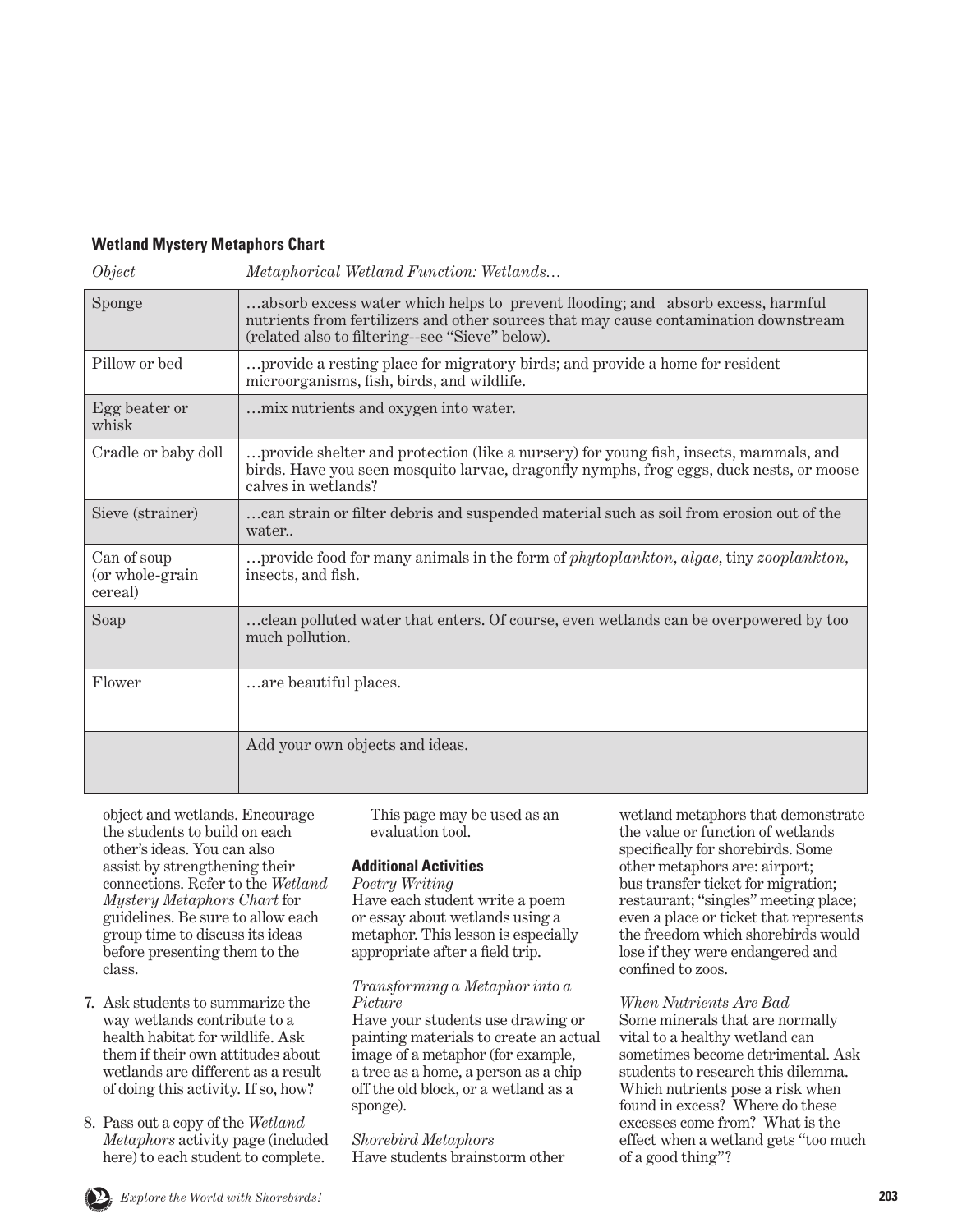# **Wetland Metaphors**

*What is a home, a sponge, and a strainer all at the same time?*